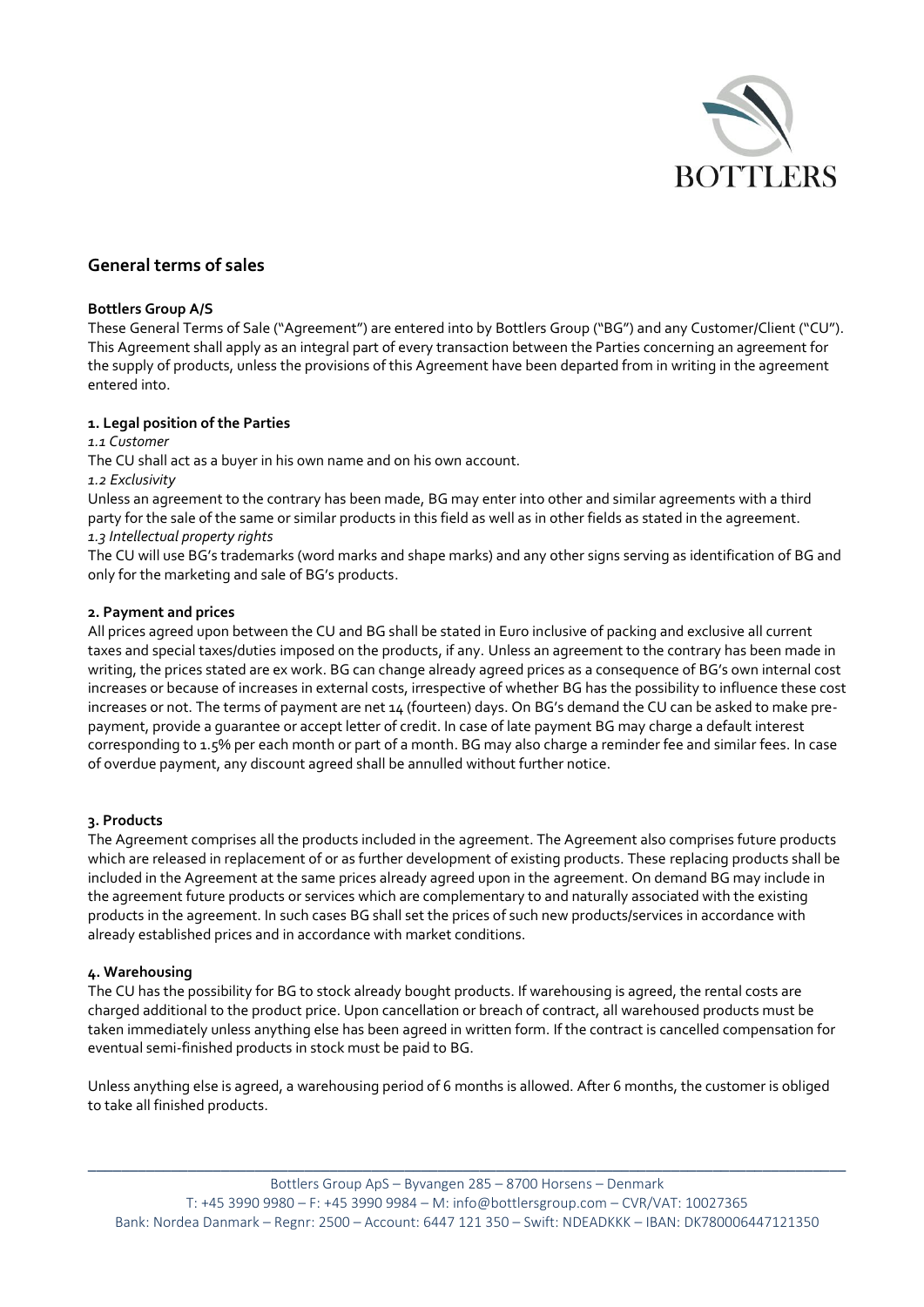

## **5. Time of delivery and delay**

Time of delivery shall be decided on a case-by-case basis. In the event of failure to observe the time of delivery, the CU may not cancel the order in question when the time of delivery has been exceeded by less than 14 (fourteen) days.

## **6. Defects**

BG's risks regarding a consignment shall be transferred to the CU when the supply has been delivered. Within 3 (three) days after delivery has taken place, the CU shall carry out the necessary examinations with a view to finding out whether the supply is in accordance with what has been agreed upon and to notify BG accordingly. Lack of endorsement on the consignment note regarding visible transport damage or missing packages or the like shall result in the CU losing his rights in connection with defects. In all cases refer to regulations in INCOTERMS 2010.

### **7. Limitations of liability**

BG shall never be liable for operating loss, loss of profit, loss of time, loss of interest or any other indirect losses. BG's liability to pay damages can never exceed 25,000 EUR per calendar year per Customer. BG shall not hold the CU harmless for the liability which may be imposed on the CU to the extent that said liability exceeds the limits pursuant to the provisions of this Agreement. BG shall be liable pursuant to the Product Liability Act. BG can demand that the CU accepts that an action be brought against him at the same court as the one that deals with claims for damages against BG. Furthermore, the CU shall lose his right to make claims against BG, if the CU does not give BG notice of the default in writing as soon as the CU is or should be aware that BG may be liable to pay damages.

Labels: BG can only be hold responsible for quality etc. on all labels if BG's general guidelines have been followed by the CU. Guidelines are to find on www.bottlersgroup.com. BG cannot be met by any claim of content of the labels in so far as the content originate from the CU.

BG shall not be liable for the consequences for the loss of right to the spring.

### **8. Force Majeure**

None of the Parties can be held liable for not complying with the obligation to deliver if non-compliance is due to circumstances beyond their reasonable control as a consequence of force majeure. Force majeure includes among other things natural disasters, war, civil unrest, mobilization, failure of supply of raw materials, hindrance of the access to the springs, frozen spring, break in the frost, contamination of any kind, leak on feed circuit, expropriation, no transportation possibilities, bans on imports and exports, foreign exchange controls, general lock-outs or general strikes, fire or damage of the production facilities as such. In the case of BG claiming force majeure both parties has the opportunity to terminate without further possibility to claim loss, either directly or indirectly.

### **9. Termination**

If nothing else has been agreed an agreement of delivery over a period shall not be terminable in 1 (one) year after its formation. After 1 (one) year the agreement can be terminated by each of the Parties at 12 (twelve) months' notice to the end of a quarter. No amount of minimum sales has been laid down for CU unless an agreement to the contrary has been made. If one party commits a serious breach of an agreement between the parties, the other party may terminate the agreement immediately.

### **10. Assignment and amendments**

The CU cannot assign any rights or obligations pursuant to this Agreement and any agreement hereunder unless previously accepted by BG. BG can change these General Terms of Sale with effect from future deliveries.

\_\_\_\_\_\_\_\_\_\_\_\_\_\_\_\_\_\_\_\_\_\_\_\_\_\_\_\_\_\_\_\_\_\_\_\_\_\_\_\_\_\_\_\_\_\_\_\_\_\_\_\_\_\_\_\_\_\_\_\_\_\_\_\_\_\_\_\_\_\_\_\_\_\_\_\_\_\_\_\_\_\_\_\_\_\_\_\_\_\_\_